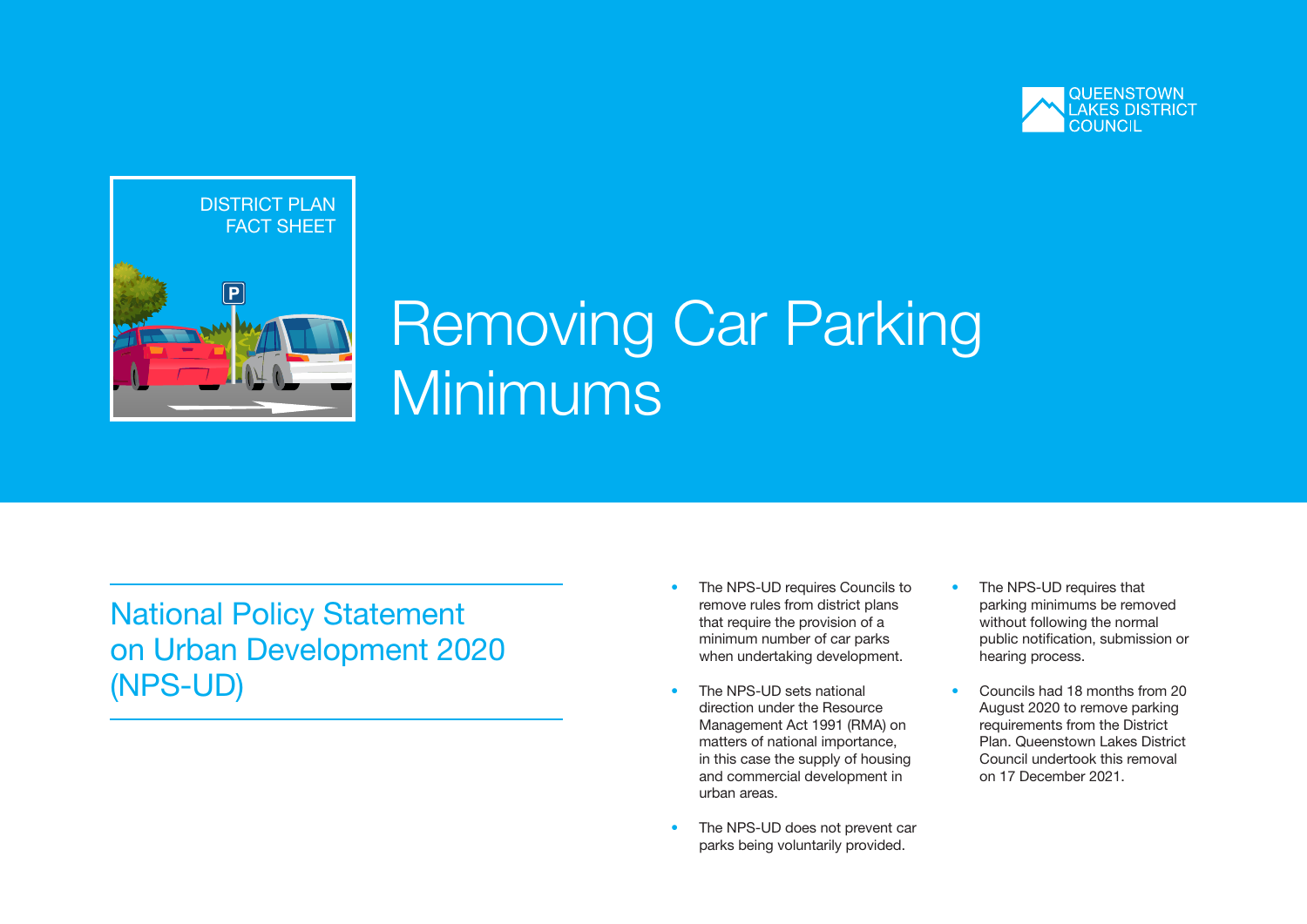## What the District Plan used to require

# What has changed

# What has stayed the same?

- QLDC is currently reviewing its District Plan. Most of the District's land has been reviewed and is now managed by the Proposed District Plan (PDP). However, some land is yet to be reviewed and is still managed by the Operative District Plan (ODP). Therefore, both the PDP and the ODP contain rules that are affected by these changes.
- Different minimum parking rates are applied to different types of activities in Rule 29.8 of Chapter 29 of the PDP and Rule 14.2.4.1(i) of Section 14 of the ODP.
- Both the ODP and the PDP contain rules requiring mobility/ accessibility parking spaces. They also have controls for the loading and manoeuvring of vehicles, and requirements for the size and layout of parking spaces.
- All minimum parking requirements within the PDP and the ODP have been removed except those spaces required for mobility and heavy/large vehicles, such as coaches and buses.
- Zone chapters containing matters of control, matters of discretion and assessment matters referencing 'parking' have been amended to ensure they do not have the effect of requiring a minimum number of car parks.
- Matters of control, matters of discretion and assessment matters have been amended to ensure factors such as the safety, manoeuvring, location and screening of parking can still be assessed when spaces are voluntarily provided, or when it is a type of parking that is required, such as coach/bus parking.
- Where businesses, developers and landowners voluntarily provide car parking, and resource consents are required, QLDC has retained the ability to manage the physical effects of the parks, such as visual, safety, screening, and stormwater effects, as well as impacts on neighbours.
- Current standards that set minimum dimensions for vehicle manoeuvring and sizes of car parking spaces, including those of Council's Land Development and Subdivision Code of Practice.
- Current requirements relating to loading bays, drop-off areas, heavy vehicle/bus, bike and mobility parking.
- Rules relating to high traffic generating activities such as large residential, visitor accommodation, commercial or office developments.
- Standards held under other statutes and regulations, such as the Building Code.

## Providing mobility car parking

- The NPS-UD separates mobility parking (also known as accessible parking) from traditional parking. It does not require councils to remove their minimum mobility parking rules.
- A plan change to the ODP and variation to the PDP was notified on 28 October 2021 to ensure the continued provision of accessible parking.
- The proposal sets an absolute minimum number of accessible car parks for the land use and activities currently identified in PDP Standards 29.8.1-29.8.40 and ODP Site Standard 14.2.4(i).